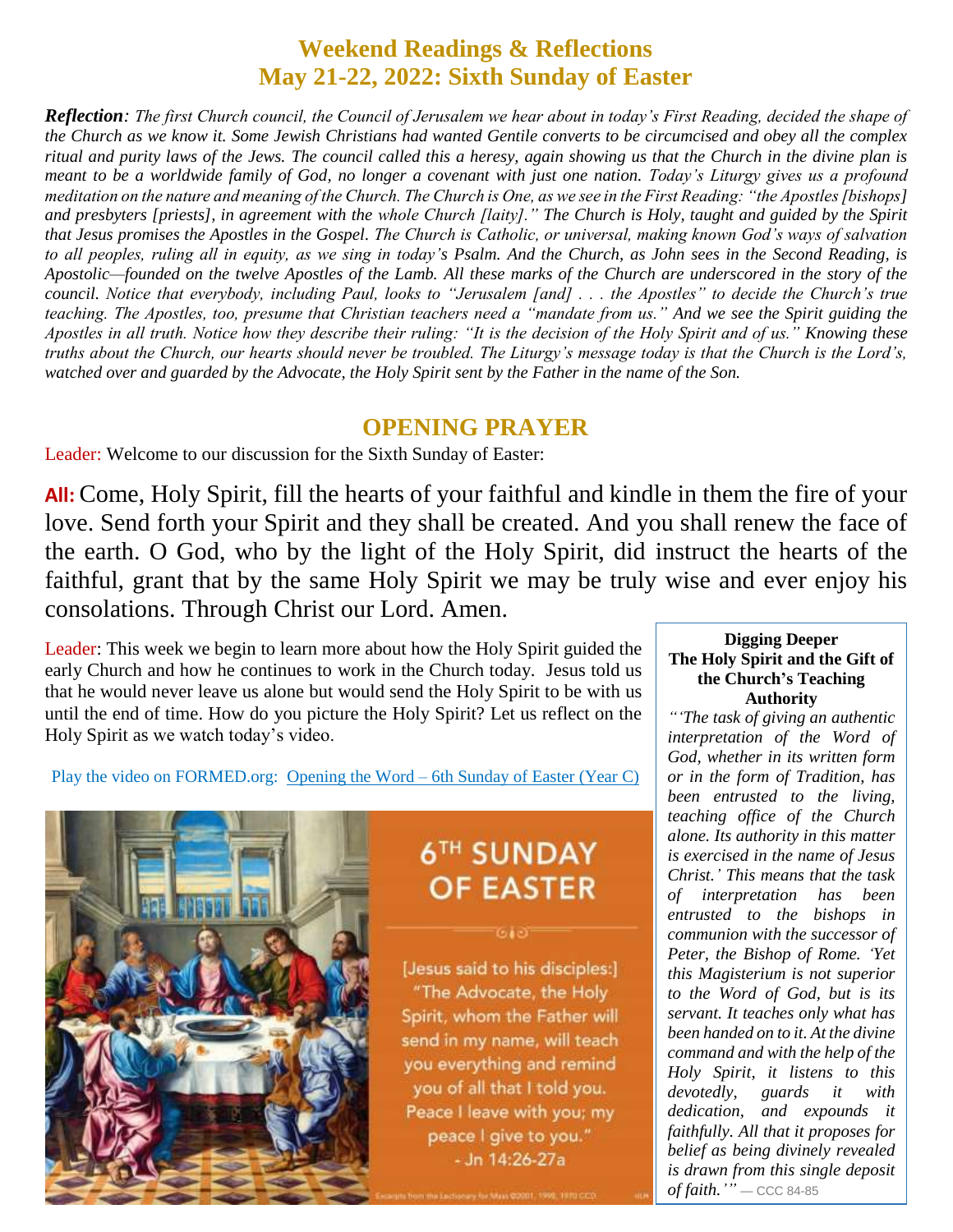### **FIRST READING** ~ Acts 15:1-2, 22-29 <sup>~</sup>

Some who had come down from Judea were instructing the brothers, "Unless you are circumcised according to the Mosaic practice, you cannot be saved." Because there arose no little dissension and debate by Paul and Barnabas with them, it was decided that Paul, Barnabas, and some of the others should go up to Jerusalem to the apostles and elders about this question. The apostles and elders, in agreement with the whole church, decided to choose representatives and to send them to Antioch with Paul and Barnabas. The ones chosen were Judas, who was called Barsabbas, and Silas, leaders among the brothers. This is the letter delivered by them: "The apostles and the elders, your brothers, to the brothers in Antioch, Syria, and Cilicia of Gentile origin: greetings. Since we have heard that some of our number who went out without any mandate from us have upset you with their teachings and disturbed your peace of mind, we have with one accord decided to choose representatives and to send them to you along with our beloved Barnabas and Paul, who have dedicated their lives to the name of our Lord Jesus Christ. So we are sending Judas and Silas who will also convey this same message by word of mouth: 'It is the decision of the Holy Spirit and of us not to place on you any burden beyond these necessities, namely, to abstain from meat sacrificed to idols, from blood, from meats of strangled animals, and from unlawful marriage. If you keep free of these, you will be doing what is right. Farewell.'"

*Circumcision was physical and symbolic - an outward sign of an inner consecration and being a nation ʻsetapart'. It was a physical part of oneself offered to God like a sacrifice. Jewish Christians wanted gentile christians to follow their Mosaic practice (given by Moses) and be circumcised. This question caused the first Council of Jerusalem meeting.* 

 *How do we know what is important to keep practicing? Are external markings important? Do you show / wear a sign of belonging to God? Why? Why not?*

*Jewish / Gentile conflict happened in the very early days of the Christian community. Reducing numbers of Jewish christians were faced with increasing numbers of Gentile christians. The loss of culture and influence caused tension.* 

*How was the tension resolved? What are the lessons for us today?*

#### **SECOND READING** ~ Revelations 21:1-5a ~

The angel took me in spirit to a great, high mountain and showed me the holy city Jerusalem coming down out of heaven from God. It gleamed with the splendor of God. Its radiance was like that of a precious stone, like jasper, clear as crystal. It had a massive, high wall, with twelve gates where twelve angels were stationed and on which names were inscribed, the names of the twelve tribes of the Israelites. There were three gates facing east, three north, three south, and three west. The wall of the city had twelve courses of stones as its foundation, on which were inscribed the twelve names of the twelve apostles of the Lamb. I saw no temple in the city for its temple is the Lord God almighty and the Lamb. The city had no need of sun or moon to shine on it, for the glory of God gave it light, and its lamp was the Lamb.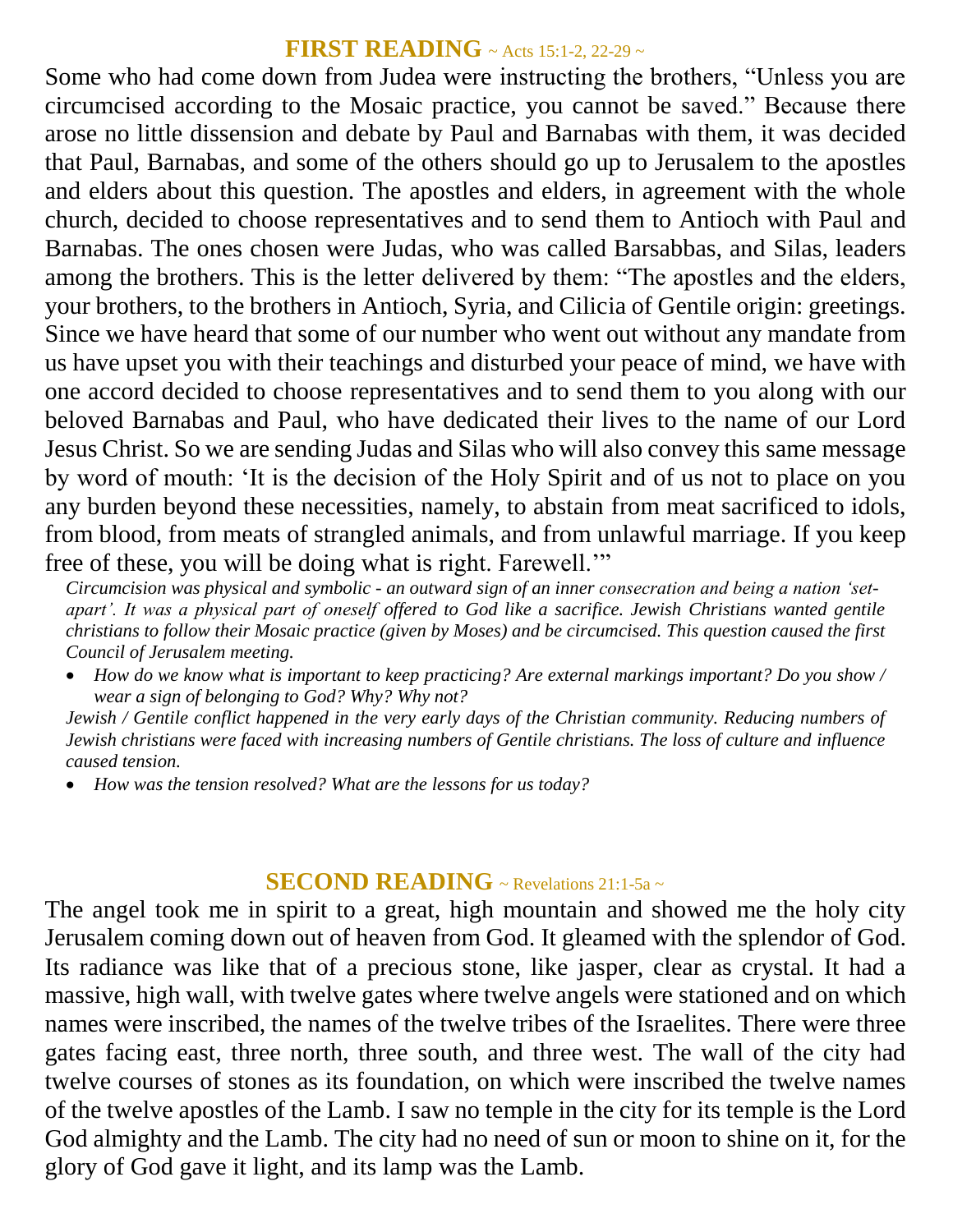*The Book of Revelation is written during a time of great persecution. A vision is painted of the future being secure in the ultimate victory of the Lord God Almighty and the Lamb. We all need a vision and story to lead and call us forward in our current pain and struggle. It is the essence of hope.* 

- *In your difficult times, what keeps you going? What is the story and vision of the future that gives you hope? The gates of God's City have three gates open in all directions.*
- *If you were to picture your church community, how could it be seen to have its doors ʻopen' and welcoming to all? What is something you would be willing to try to make your parish more ʻwelcoming'?*

## **GOSPEL** ~ John 14:23-29 <sup>~</sup>

Jesus said to his disciples: "Whoever loves me will keep my word, and my Father will love him, and we will come to him and make our dwelling with him. Whoever does not love me does not keep my words; yet the word you hear is not mine but that of the Father who sent me. "I have told you this while I am with you. The Advocate, the Holy Spirit, whom the Father will send in my name, will teach you everything and remind you of all that I told you. Peace I leave with you; my peace I give to you. Not as the world gives do I give it to you. Do not let your hearts be troubled or afraid. You heard me tell you, 'I am going away and I will come back to you.' If you loved me, you would rejoice that I am going to the Father; for the Father is greater than I. And now I have told you this before it happens, so that when it happens you may believe."

*Jesus teaches his disciples there is a link between loving Him and keeping his Word.* 

 *Reflect on an experience of listening to His Word. What is the difference between listening and keeping? Have you had an experience of feeling ʻat home' with the Word? What is it like?*

*In John the Holy Spirit is called the Advocate (a translation of the Greek Paraclete - literally the one who stands by the side of a defendant in the courtroom). It is also translated as counsellor, comforter, encourager.*

*What image do you have for the Holy Spirit in your life?*

*Peace is the ʻtrademark' and presence of the Holy Spirit in the tradition of Christian spirituality. ʻNot as the world gives do I give it to you'.* 

*What sort of ʻpeace' does the world seek to give? Where is peace ʻfound'?*

# **MEDITATION**

Do you know the love that surpasses all, that is stronger than death itself (Song of Songs 8:6)? In Jesus' last supper discourse he speaks of the love he has for his disciples and of his Father's love. He prepares his disciples for his imminent departure to return to his Father by exhorting them to prove their love for him through their loyalty and obedience to his word. He promises them the abiding instruction and consolation of the Holy Spirit.

Saint Augustine says *the Lord loves each of us as if there were only one of us to love*. God's love for each of us is as real and tangible as the love of a mother for her child and the love of a lover who gives all for his beloved. God made us in love for love - to know him personally and to grow in the knowledge of his great love for us and to love him in return.

How can we know and be assured of the love of God? The Holy Spirit helps us to grow